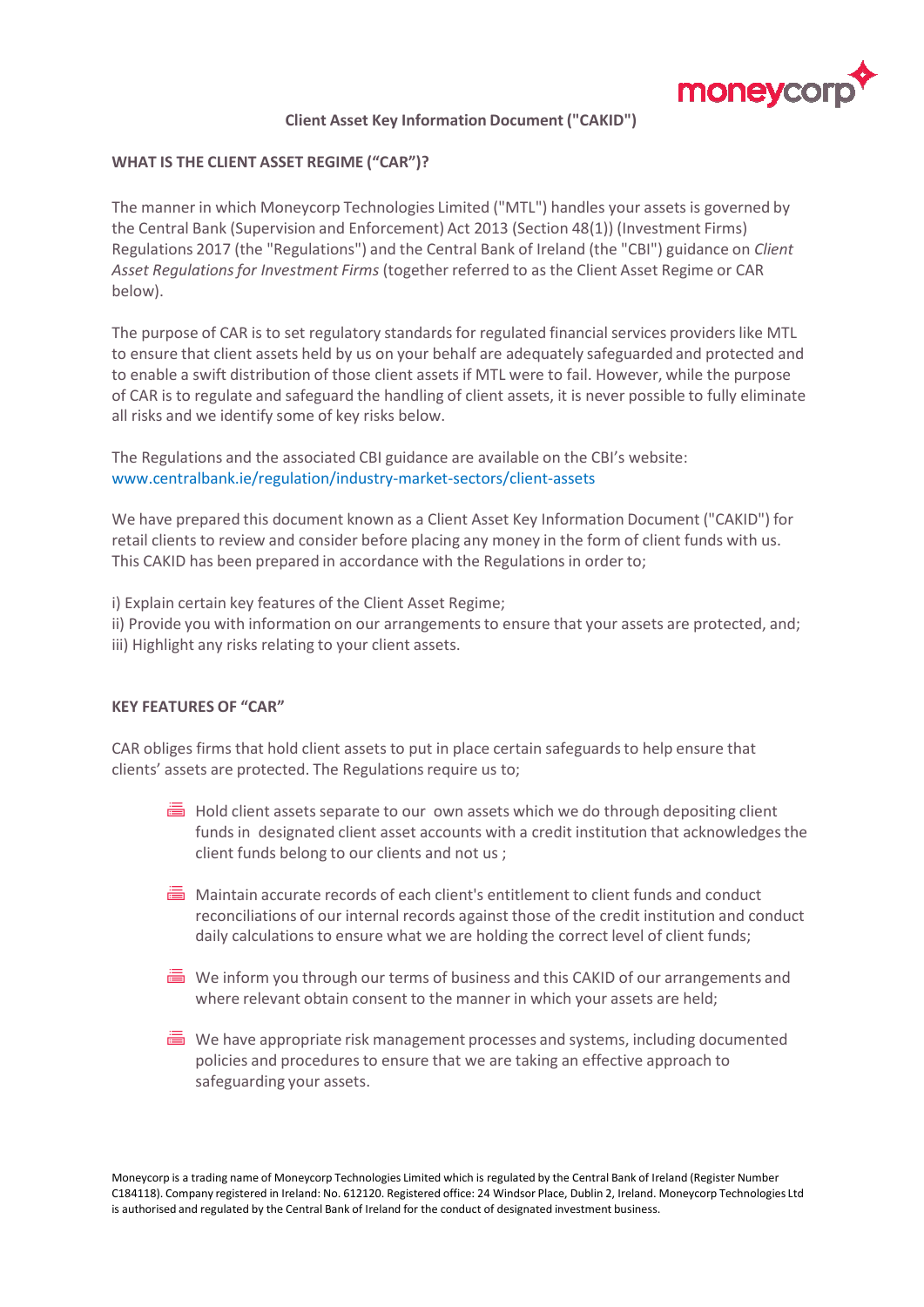

#### **WHAT ARE CLIENT ASSETS?**

Client assets include both;

i) Client Funds: Any money, to which you are beneficially entitled, which we have received from you or on your behalf. It includes bank transfers paid to us. We do not accept or process any cheques or payable orders such as bank drafts.

ii) Client Financial Instruments: Any financial instrument (for example, shares, bonds and units held in collective investment schemes) held on your behalf including any held with a nominee. **Please note that MTL does not hold or accept financial instruments.**

The values assigned to your investments are not covered by the Regulations.

### **THE CIRCUMSTANCES IN WHICH CAR APPLIES AND DOES NOT APPLY**

### **Do apply:**

- $\equiv$  For funds belonging to you that have been received by us in respect of activities which are regulated financial services. This would apply, for example, to initial and variation margin you place with us in accordance with the terms of business to open and maintain a position in FX derivatives (such as forwards and options) which are in scope of the MiFID Regulations ("MiFID transaction");
- $\equiv$  Once a bank transfer is received by the firm except where it is payable to a third party and transmitted by MTL to that party;
- $\overline{\equiv}$  To the proceeds of a deal in a MiFID transaction owing to you following the settlement of that transaction until such time as we complete the payment of those proceeds to you or your agreed beneficiary.;

#### **Do not apply:**

- $\equiv$  When your funds have been received by us in respect of activities which are not regulated financial services under the Regulations. This is the case, for example, when the transaction you are conducting with us is not a MiFID transaction (e.g. a spot FX transaction or an FX forward used as a means of payment which is out of scope of the MiFID Regulations);
- Where funds are transferred to us or are appropriated by us in accordance with the agreed terms of business to discharge your liability to us (for example where you default on your obligation to settle a transaction with us we will appropriate margin we hold as client funds to the extent required to discharge your liability without prejudice to our other rights under the terms of business);
- $\equiv$  Where we have completed a payment of the client funds to you or a third party beneficiary nominated by you by written instruction to us.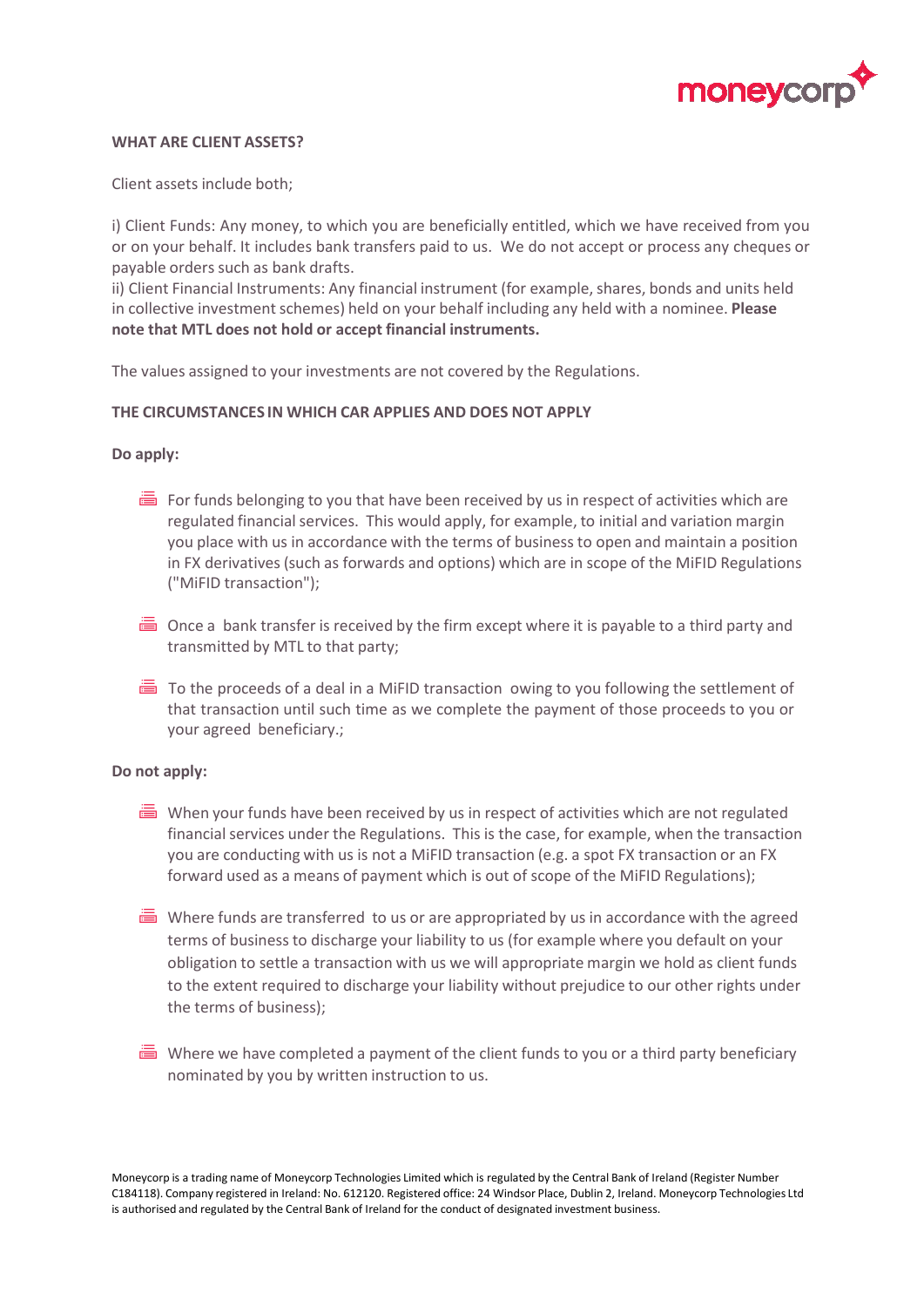

### **WHO HOLDS MY CLIENT FUNDS UNDER CAR, AND HOW?**

Your client funds will be held in a pooled client asset bank account. Under a pooled arrangement, client funds of more than one client are held in the same client asset bank account. The client asset bank account will be opened and maintained only with eligible third -party credit institutions. The names of the credit institutions with whom we deposit client funds are set out below:

> **Barclays Bank plc (Ireland) Deutsche Bank plc (Frankfurt) JP Morgan (Frankfurt)**

Client funds are protected by rules laid out in the Regulations which include obligations relating to the segregation of client funds from the firm's funds, accurate record keeping, regular reconciliations between the firm's records and those of the eligible credit institutions, credit institution due diligence, etc.

Transactions in respect of the client asset account will only be undertaken based on an instruction from us and pursuant to our Terms of Business with you.

Prior to lodging client funds with an eligible credit institution, we receive a written confirmation from the credit institution that the funds in the client asset bank accounts are legally segregated from any bank account that MTL itself may hold and are not subject to any set-off or similar rights for liabilities of MTL to the bank. Please note that MTL will retain any interest which arises on client funds held in client asset accounts. Money not immediately required to settle an investment transaction will not attract credit interest. Negative cash balances on your account may attract debit interest.

Client funds are lodged to a client asset bank account in the same currency as they are received, unless we do not have a client asset bank account in that currency and it would be unduly burdensome to open one. Amounts are converted at the rates prevailing when lodged to the client asset bank account.

In selecting relevant credit institutions to hold client assets on behalf of its clients, MTL undertakes an assessment, at least annually, covering;

i) The institution's credit standing having reference to external credit ratings (where available);

ii) Known service levels for the institution (where we have past experience with the institution); iii) What clients' rights would be in the event of insolvency of the institution.

Where the credit institution is not in Ireland, a similar assessment is undertaken. Particular attention is paid to establishing the relevant regulations and compensation scheme.

Once a credit institution has been selected to hold client assets a funds facilities letter confirming specified details, as set out in the Regulations, will be obtained from the institution. No client funds will be lodged prior to receipt of the funds facilities letter.